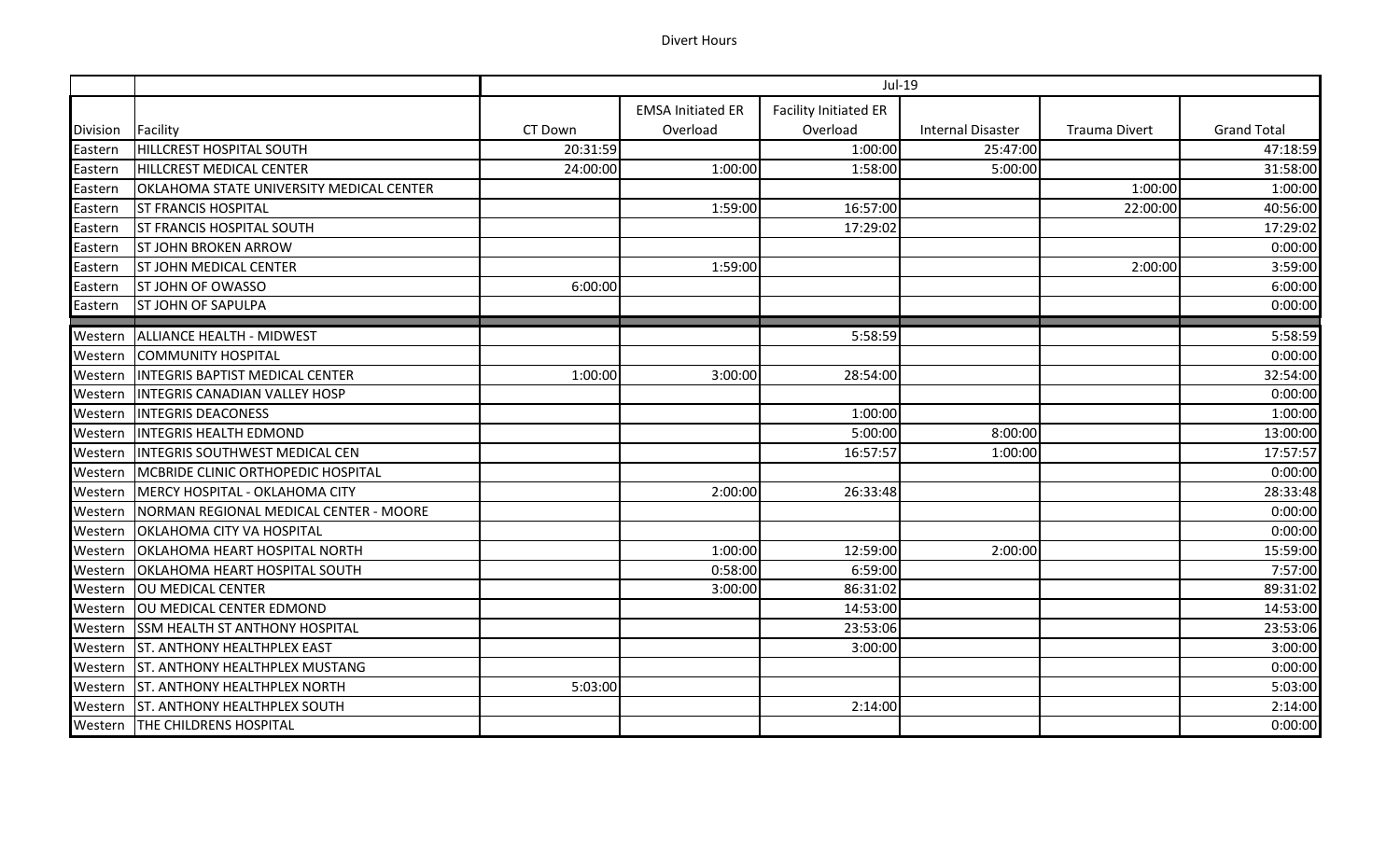|                  |                                          |           | Jul-19                   |                         |
|------------------|------------------------------------------|-----------|--------------------------|-------------------------|
|                  |                                          | Pri. 1 TX | Pri. 3 TX                |                         |
| <b>IDivision</b> | Facility                                 | (RLS)     | (No RLS)                 | Total                   |
| Eastern          | HILLCREST HOSPITAL SOUTH                 |           | 15                       | 15                      |
| Eastern          | HILLCREST MEDICAL CENTER                 |           | 7                        | $\overline{7}$          |
| Eastern          | OKLAHOMA STATE UNIVERSITY MEDICAL CENTER | 1         | 7                        | 8                       |
| Eastern          | <b>ST FRANCIS HOSPITAL</b>               | 3         | 20                       | 23                      |
| Eastern          | ST FRANCIS HOSPITAL SOUTH                |           |                          | $\pmb{0}$               |
| Eastern          | ST JOHN BROKEN ARROW                     |           |                          | 0                       |
| Eastern          | ST JOHN MEDICAL CENTER                   | 1         |                          | $\mathbf{1}$            |
| Eastern          | ST JOHN OF OWASSO                        |           |                          | $\pmb{0}$               |
| Eastern          | ST JOHN OF SAPULPA                       |           |                          | $\pmb{0}$               |
|                  |                                          |           |                          |                         |
| Western          | <b>ALLIANCE HEALTH - MIDWEST</b>         |           |                          | $\boldsymbol{0}$        |
| Western          | <b>COMMUNITY HOSPITAL</b>                |           |                          | $\mathbf 0$             |
| Western          | <b>INTEGRIS BAPTIST MEDICAL CENTER</b>   | 3         | 10                       | 13                      |
| Western          | INTEGRIS CANADIAN VALLEY HOSP            |           |                          | $\boldsymbol{0}$        |
| Western          | <b>INTEGRIS DEACONESS</b>                |           |                          | 0                       |
| Western          | <b>INTEGRIS HEALTH EDMOND</b>            |           | 1                        | $\mathbf{1}$            |
| Western          | <b>INTEGRIS SOUTHWEST MEDICAL CEN</b>    |           | $\overline{\mathcal{L}}$ | $\overline{2}$          |
| Western          | MCBRIDE CLINIC ORTHOPEDIC HOSPITAL       |           |                          | $\pmb{0}$               |
| Western          | MERCY HOSPITAL - OKLAHOMA CITY           |           | 3                        | $\overline{\mathbf{3}}$ |
| Western          | NORMAN REGIONAL MEDICAL CENTER - MOORE   |           |                          | $\pmb{0}$               |
| Western          | OKLAHOMA CITY VA HOSPITAL                |           |                          | $\pmb{0}$               |
| Western          | OKLAHOMA HEART HOSPITAL NORTH            |           |                          | $\pmb{0}$               |
| Western          | OKLAHOMA HEART HOSPITAL SOUTH            |           |                          | $\pmb{0}$               |
| Western          | OU MEDICAL CENTER                        | 7         | 12                       | 19                      |
| Western          | OU MEDICAL CENTER EDMOND                 |           |                          | $\pmb{0}$               |
| Western          | SSM HEALTH ST ANTHONY HOSPITAL           |           | $\overline{2}$           | $\overline{2}$          |
| Western          | ST. ANTHONY HEALTHPLEX EAST              |           |                          | $\pmb{0}$               |
| Western          | ST. ANTHONY HEALTHPLEX MUSTANG           |           |                          | $\pmb{0}$               |
| Western          | ST. ANTHONY HEALTHPLEX NORTH             |           |                          | $\pmb{0}$               |
| Western          | ST. ANTHONY HEALTHPLEX SOUTH             |           |                          | 0                       |
| Western          | THE CHILDRENS HOSPITAL                   |           |                          | $\mathbf 0$             |

RLS = Red Lights and Siren No RLS = No Red Lights and Siren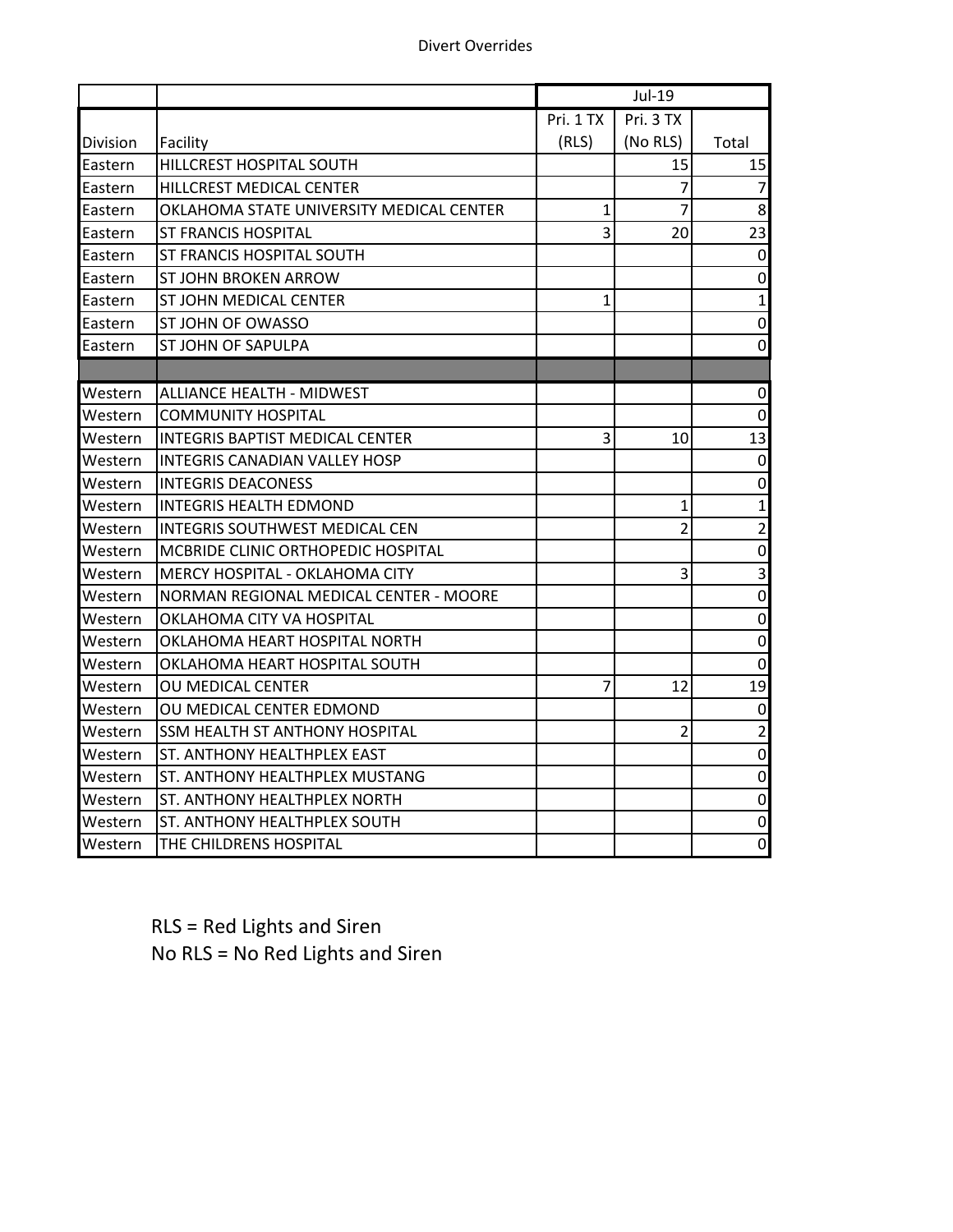## Patients Diverted Report

For the period from 7/1/2019 to 7/31/2019

| Division: Eastern Dispatch                                    |             |
|---------------------------------------------------------------|-------------|
| Diverting Facility: HILLCREST HOSPITAL SOUTH                  |             |
| Final Destination: HILLCREST MEDICAL CENTER                   | 4           |
| Medic Impression: Altered Mental Status, 1 patient            |             |
| Medic Impression: Chest Pain Non-Cardiac, 1 patient           |             |
| Medic Impression: Respiratory Abnormality, 1 patient          |             |
| Medic Impression: Trauma, 1 patient                           |             |
| Final Destination: ST FRANCIS HOSPITAL                        | $\mathbf 1$ |
| Medic Impression: Pain, 1 patient                             |             |
| Final Destination: ST FRANCIS HOSPITAL SOUTH                  | 1           |
| Medic Impression: Chest Pain Non-Cardiac, 1 patient           |             |
| Final Destination: ST JOHN BROKEN ARROW                       | 1           |
| Medic Impression: Trauma, 1 patient                           |             |
| Total Diverts By: HILLCREST HOSPITAL SOUTH 7                  |             |
| Diverting Facility: HILLCREST MEDICAL CENTER                  |             |
| Final Destination: HILLCREST HOSPITAL SOUTH                   | 1           |
| Medic Impression: Respiratory Abnormality, 1 patient          |             |
| Final Destination: ST FRANCIS HOSPITAL                        | $\mathbf 1$ |
| Medic Impression: Hypotension, 1 patient                      |             |
| Final Destination: ST JOHN MEDICAL CENTER                     | 4           |
| Medic Impression: Bacterial Infection, 1 patient              |             |
| Medic Impression: Chest Pain Non-Cardiac, 1 patient           |             |
| Medic Impression: Intracranial Injury, 1 patient              |             |
| Medic Impression: Mental Health/Psychatric Illness, 1 patient |             |
| Total Diverts By: HILLCREST MEDICAL CENTER 6                  |             |
| Diverting Facility: OKLAHOMA STATE UNIVERSITY MEDICAL CENTER  |             |
| Final Destination: ST JOHN MEDICAL CENTER                     | $\mathbf 1$ |
| Medic Impression: Trauma, 1 patient                           |             |
| Total Diverts By: OKLAHOMA STATE UNIVERSITY MEDICAL CENTER 1  |             |
| Diverting Facility: ST FRANCIS HOSPITAL                       |             |
| Final Destination: ST FRANCIS HOSPITAL SOUTH                  | $\mathbf 1$ |
| Medic Impression: Trauma, 1 patient                           |             |
| Final Destination: ST JOHN MEDICAL CENTER                     | 3           |
| Medic Impression: Alcohol Abuse, 1 patient                    |             |
| Medic Impression: Hemorrhage, 1 patient                       |             |
| Medic Impression: Open Wound, 1 patient                       |             |
| 27.51112121212222721                                          |             |

**Total Diverts By: ST FRANCIS HOSPITAL 4**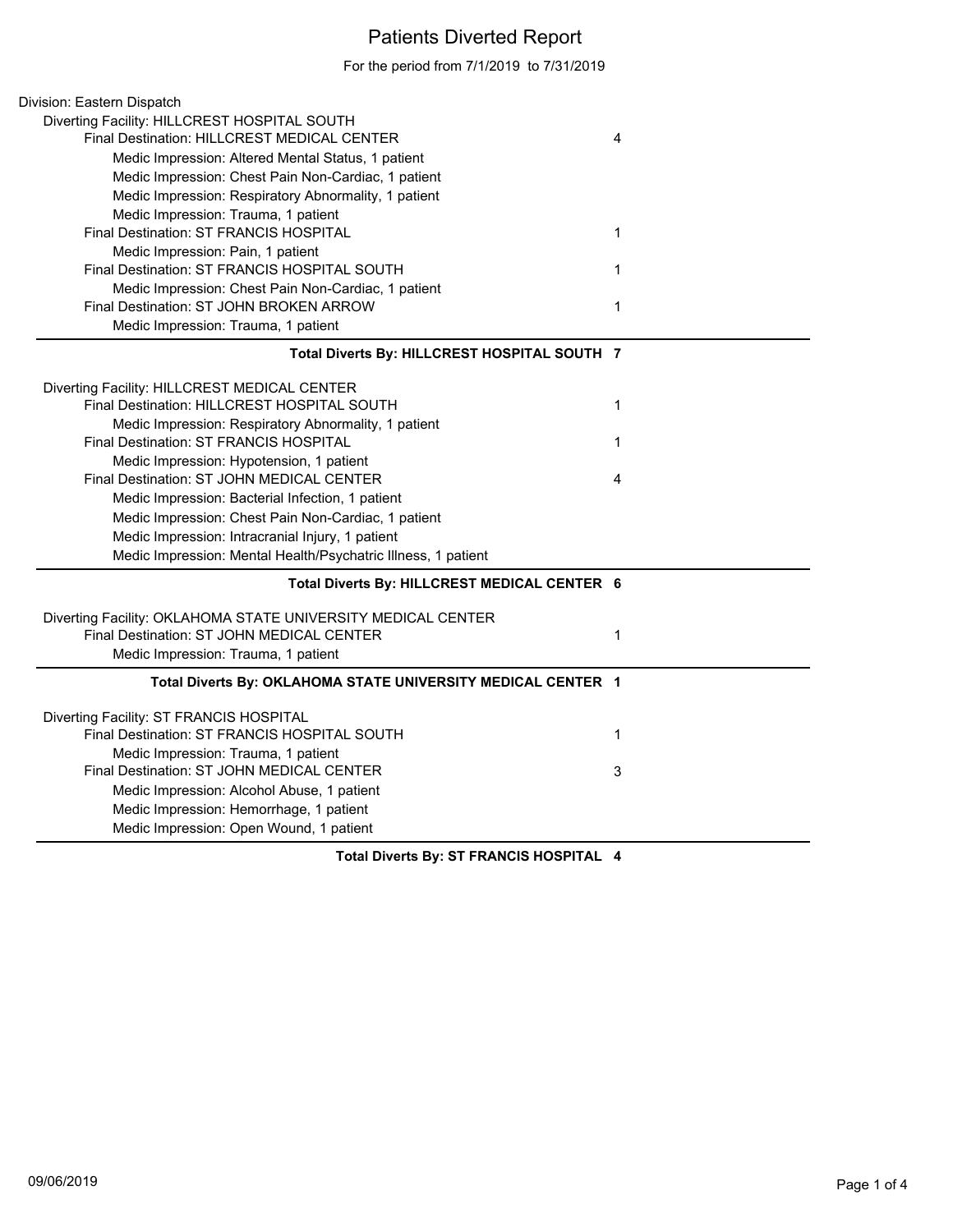| Division: Western Dispatch                                                                               |   |
|----------------------------------------------------------------------------------------------------------|---|
| Diverting Facility: INTEGRIS BAPTIST MEDICAL CENTER                                                      |   |
| Final Destination: INTEGRIS DEACONESS                                                                    | 9 |
| Medic Impression: Abdominal Pain, 1 patient                                                              |   |
| Medic Impression: Altered Mental Status, 1 patient                                                       |   |
| Medic Impression: Diabetes Mellitus Uncontrolled, 1 patient                                              |   |
| Medic Impression: Dizziness, 1 patient                                                                   |   |
| Medic Impression: Injury, 1 patient                                                                      |   |
| Medic Impression: Nausea/Vomiting, 1 patient                                                             |   |
| Medic Impression: Pain, 2 patients                                                                       |   |
| Medic Impression: Respiratory Abnormality, 1 patient                                                     |   |
| Final Destination: INTEGRIS SOUTHWEST MEDICAL CEN                                                        | 1 |
| Medic Impression: Diabetes Mellitus Uncontrolled, 1 patient                                              |   |
| Final Destination: MERCY HOSPITAL - OKLAHOMA CITY                                                        | 1 |
| Medic Impression: Diabetes Mellitus Uncontrolled, 1 patient                                              |   |
| Final Destination: OU MEDICAL CENTER                                                                     | 1 |
| Medic Impression: Dizziness, 1 patient                                                                   |   |
| Final Destination: SSM HEALTH ST ANTHONY HOSPITAL                                                        | 1 |
| Medic Impression: Abdominal Pain, 1 patient                                                              |   |
| Total Diverts By: INTEGRIS BAPTIST MEDICAL CENTER 13                                                     |   |
|                                                                                                          |   |
| Diverting Facility: INTEGRIS DEACONESS                                                                   |   |
| Final Destination: THE CHILDRENS HOSPITAL                                                                | 1 |
| Medic Impression: Seizures, 1 patient                                                                    |   |
| Total Diverts By: INTEGRIS DEACONESS 1                                                                   |   |
|                                                                                                          |   |
| Diverting Facility: INTEGRIS HEALTH EDMOND                                                               |   |
| Final Destination: INTEGRIS BAPTIST MEDICAL CENTER                                                       | 1 |
| Medic Impression: Abdominal Pain, 1 patient                                                              |   |
| Total Diverts By: INTEGRIS HEALTH EDMOND 1                                                               |   |
|                                                                                                          |   |
| Diverting Facility: INTEGRIS SOUTHWEST MEDICAL CEN                                                       |   |
| Final Destination: INTEGRIS BAPTIST MEDICAL CENTER                                                       | 3 |
| Medic Impression: Bacterial Infection, 1 patient                                                         |   |
| Medic Impression: Pain, 1 patient                                                                        |   |
| Medic Impression: Psychosis, 1 patient                                                                   |   |
| <b>Final Destination: NORMAN REGIONAL MOORE</b>                                                          | 1 |
| Medic Impression: Fever, 1 patient                                                                       |   |
| Final Destination: SSM HEALTH ST ANTHONY HOSPITAL                                                        | 1 |
| Medic Impression: Trauma, 1 patient                                                                      |   |
| Total Diverts By: INTEGRIS SOUTHWEST MEDICAL CEN 5                                                       |   |
|                                                                                                          |   |
| Diverting Facility: MERCY HOSPITAL - OKLAHOMA CITY<br>Final Destination: INTEGRIS BAPTIST MEDICAL CENTER | 4 |
| Medic Impression: Adverse Effect Of Substance, 1 patient                                                 |   |
|                                                                                                          |   |
| Medic Impression: Altered Mental Status, 1 patient                                                       |   |
| Medic Impression: Hazardous Material Exposure, 1 patient                                                 |   |
| Medic Impression: Pain, 1 patient                                                                        |   |
| <b>Final Destination: INTEGRIS DEACONESS</b>                                                             | 1 |
| Medic Impression: Abdominal Pain, 1 patient                                                              |   |
| Final Destination: INTEGRIS SOUTHWEST MEDICAL CEN                                                        | 1 |
| Medic Impression: Chest Pain Non-Cardiac, 1 patient                                                      |   |
| Final Destination: OKLAHOMA HEART HOSPITAL NORTH                                                         | 1 |
| Medic Impression: Syncope, 1 patient<br>Final Destination: ST. ANTHONY HEALTHPLEX NORTH                  | 1 |
|                                                                                                          |   |
| Medic Impression: Pain, 1 patient                                                                        |   |

**Total Diverts By: MERCY HOSPITAL - OKLAHOMA CITY 8**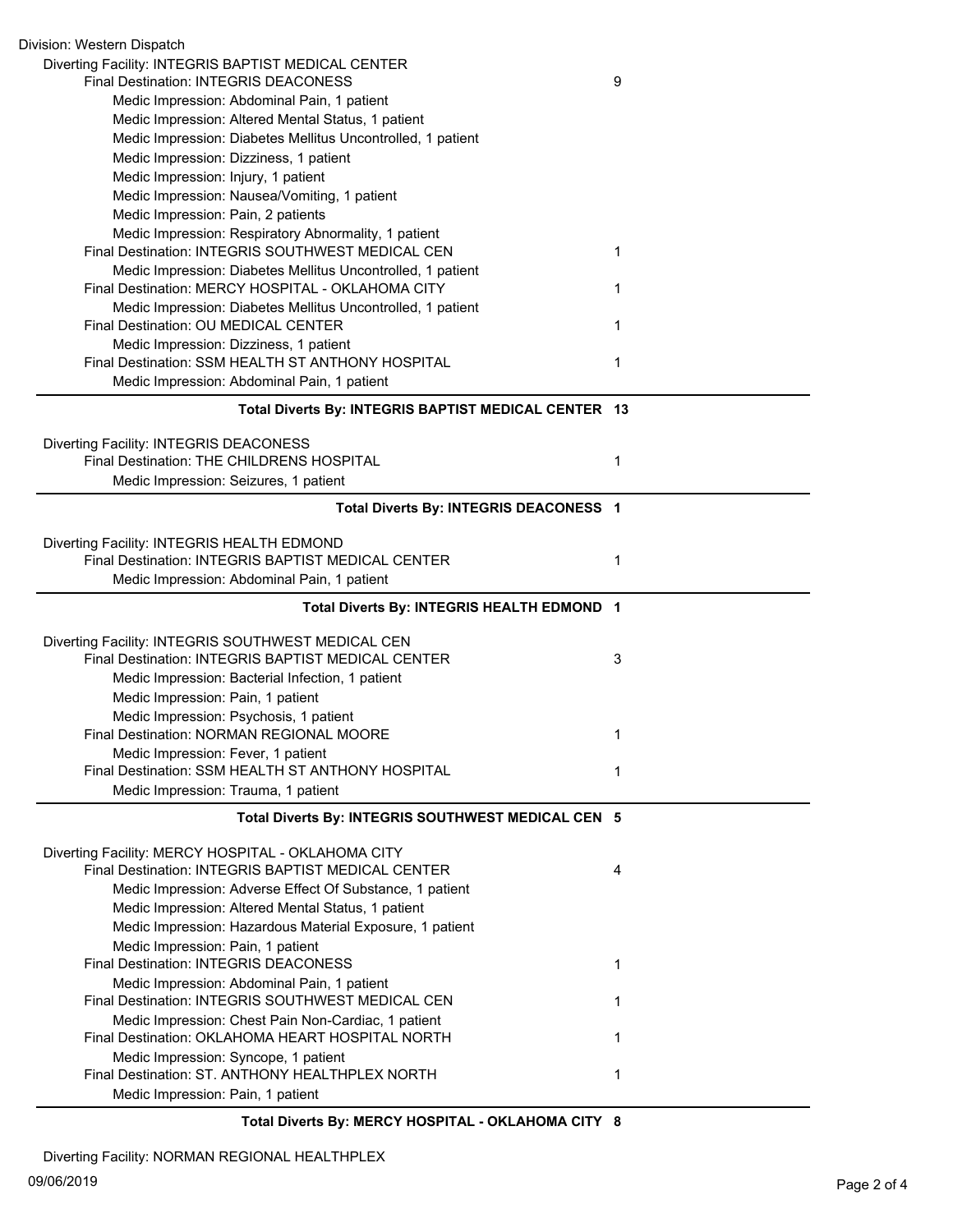| Final Destination: NORMAN REGIONAL HOSPITAL                                                              | 2 |
|----------------------------------------------------------------------------------------------------------|---|
| Medic Impression: Pain, 1 patient                                                                        |   |
| Medic Impression: Poisoning By Drug Or Medical Substance, 1 patient                                      |   |
| Final Destination: OKLAHOMA CITY VA HOSPITAL                                                             | 1 |
| Medic Impression: Swelling Of Limb, 1 patient                                                            |   |
| Final Destination: OKLAHOMA HEART HOSPITAL SOUTH<br>Medic Impression: ACS, 1 patient                     | 1 |
|                                                                                                          |   |
| Total Diverts By: NORMAN REGIONAL HEALTHPLEX 4                                                           |   |
| Diverting Facility: NORMAN REGIONAL HOSPITAL                                                             |   |
| Final Destination: ALLIANCE HEALTH - MIDWEST                                                             | 1 |
| Medic Impression: Seizures, 1 patient                                                                    |   |
| Total Diverts By: NORMAN REGIONAL HOSPITAL 1                                                             |   |
|                                                                                                          |   |
| Diverting Facility: OKLAHOMA HEART HOSPITAL NORTH                                                        |   |
| Final Destination: INTEGRIS BAPTIST MEDICAL CENTER                                                       | 2 |
| Medic Impression: Abdominal Pain, 1 patient                                                              |   |
| Medic Impression: Respiratory Abnormality, 1 patient                                                     |   |
| Final Destination: MERCY HOSPITAL - OKLAHOMA CITY                                                        | 1 |
| Medic Impression: Respiratory Abnormality, 1 patient<br>Final Destination: OKLAHOMA HEART HOSPITAL SOUTH | 1 |
| Medic Impression: ACS, 1 patient                                                                         |   |
|                                                                                                          |   |
| Total Diverts By: OKLAHOMA HEART HOSPITAL NORTH 4                                                        |   |
| Diverting Facility: OKLAHOMA HEART HOSPITAL SOUTH                                                        |   |
| Final Destination: OKLAHOMA HEART HOSPITAL NORTH                                                         | 1 |
| Medic Impression: ACS, 1 patient                                                                         |   |
| Total Diverts By: OKLAHOMA HEART HOSPITAL SOUTH 1                                                        |   |
|                                                                                                          |   |
| Diverting Facility: OU MEDICAL CENTER                                                                    |   |
| Final Destination: INTEGRIS DEACONESS                                                                    | 1 |
| Medic Impression: Cardiac Arrest, 1 patient                                                              |   |
| Final Destination: INTEGRIS SOUTHWEST MEDICAL CEN                                                        | 1 |
| Medic Impression: Backache, 1 patient<br>Final Destination: OU MEDICAL CENTER EDMOND                     | 1 |
| Medic Impression: Nausea/Vomiting, 1 patient                                                             |   |
| Final Destination: SSM HEALTH ST ANTHONY HOSPITAL                                                        |   |
| Medic Impression: Abdominal Pain, 1 patient                                                              |   |
| Medic Impression: Anaphylatic Reaction, 1 patient                                                        |   |
| Medic Impression: Congestive Heart Failure, 1 patient                                                    |   |
| Medic Impression: Hypertension, 1 patient                                                                |   |
| Medic Impression: Mental Health/Psychatric Illness, 1 patient                                            |   |
| Medic Impression: Poisoning By Drug Or Medical Substance, 1 patient                                      |   |
| Medic Impression: Seizures, 1 patient                                                                    |   |
| Total Diverts By: OU MEDICAL CENTER 10                                                                   |   |
|                                                                                                          |   |
| Diverting Facility: OU MEDICAL CENTER EDMOND<br>Final Destination: INTEGRIS HEALTH EDMOND                | 2 |
| Medic Impression: Altered Mental Status, 1 patient                                                       |   |
| Medic Impression: Hemorrhage, 1 patient                                                                  |   |
| Total Diverts By: OU MEDICAL CENTER EDMOND 2                                                             |   |
|                                                                                                          |   |
| Diverting Facility: SSM HEALTH ST ANTHONY HOSPITAL                                                       |   |
| Final Destination: ALLIANCE HEALTH - MIDWEST                                                             | 1 |
| Medic Impression: Trauma, 1 patient<br>Final Destination: INTEGRIS BAPTIST MEDICAL CENTER                |   |
| Medic Impression: Altered Mental Status, 1 patient                                                       | 1 |
| Final Destination: MERCY HOSPITAL - OKLAHOMA CITY                                                        | 1 |
|                                                                                                          |   |